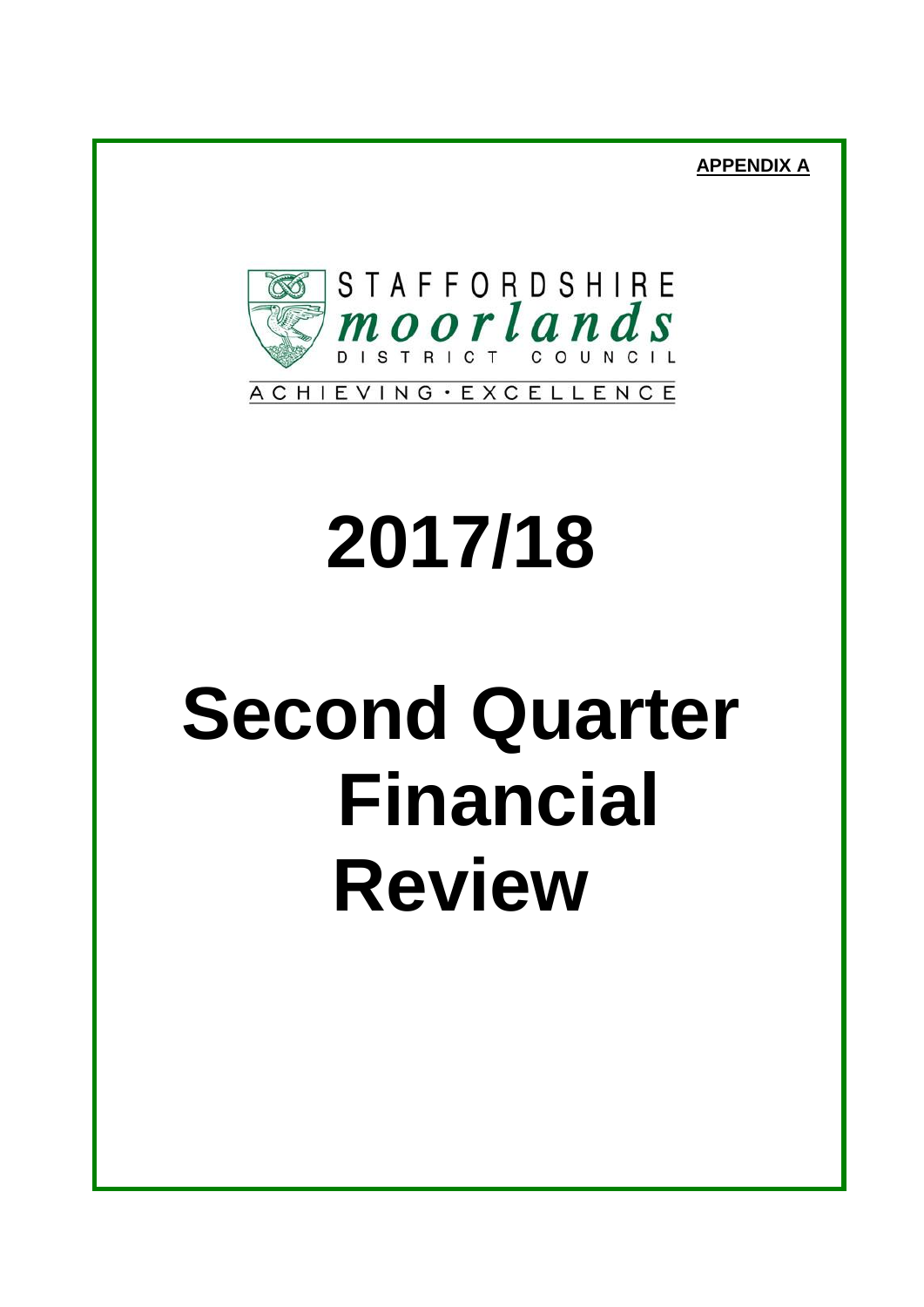#### **1 Background and Introduction**

- 1.1 In accordance with the Council's Financial Procedure Rules and recommended good practice, a quarterly financial report is presented to members. This is the second report for 2017/18.
- 1.2 The report summarises overall financial performance for 2017/18 with particular emphasis on the key sources of financial risk to the Council. Specific considerations are as follows:
	- **General Fund Revenue Account (Section 2)** considers budgetary performance on the General Account by looking at variations in income and expenditure and the funding received by the Council.
	- **Efficiency and Rationalisation Programme (Section 3)**  considers progress in achieving the efficiency and rationalisation savings forecast for 2017/18.
	- **Capital Programme (Section 4)**  provides an update to Members on progress against the Council's capital plan
	- **Treasury Management (Section 5) sets out the key statistics in terms** of investments and borrowings;
	- **Revenue Collection (Section 6)**  considers progress-to-date in collecting the Council Tax and Business Rates; and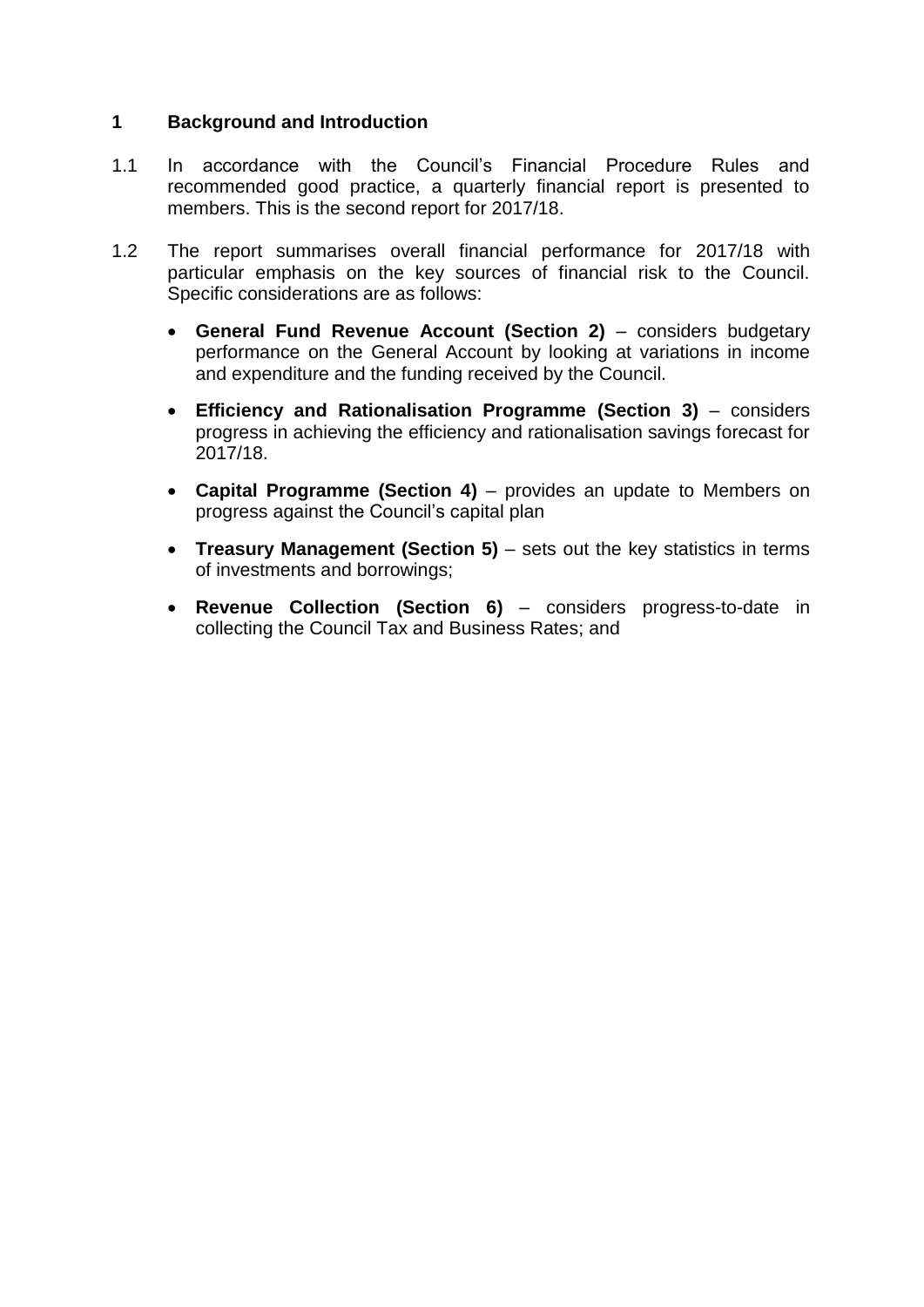#### **2 General Fund Revenue Account**

2.1 This section of the report considers the financial performance against budget by setting out variations in income and expenditure and funding received by the Council.

| <b>Service</b>                          | 2017/18 Budget | <b>Expected</b><br><b>Outturn</b><br>2017/18 | <b>Variance</b> |
|-----------------------------------------|----------------|----------------------------------------------|-----------------|
|                                         | £              | £                                            | £               |
| Alliance Management Team                | 65,010         | 59,000                                       | (6,010)         |
| Audit                                   | 9,940          | 9,940                                        |                 |
| <b>ICT</b>                              | 688,110        | 688,110                                      |                 |
| <b>Human Resources</b>                  | 65,860         | 55,860                                       | (10,000)        |
| <b>Member Services</b>                  | 311,850        | 298,750                                      | (13, 100)       |
| <b>Property Services</b>                | 960,810        | 1,114,310                                    | 153,500         |
| <b>Benefits</b>                         | (289, 340)     | (304,090)                                    | (14, 750)       |
| <b>Planning Applications</b>            | (394, 960)     | (394, 960)                                   |                 |
| <b>Building Control</b>                 | (105, 360)     | (95, 360)                                    | 10,000          |
| <b>Customer Services</b>                | 113,300        | 88,300                                       | (25,000)        |
| <b>Legal Services</b>                   | 64,520         | 64,520                                       |                 |
| <b>Electoral Services</b>               | 84,470         | 37,790                                       | (46, 680)       |
| Licensing and Land Charges              | (221, 710)     | (226,960)                                    | (5,250)         |
| Regeneration                            | 188,870        | 192,490                                      | 3,620           |
| <b>Communities and Cultural</b>         | 161,050        | 153,050                                      | (8,000)         |
| <b>Housing Strategy</b>                 | 58,650         | 58,650                                       |                 |
| Transformation                          | 7,260          | 7,260                                        |                 |
| <b>Community Safety and Enforcement</b> | 177,360        | 167,360                                      | (10,000)        |
| Finance, Income and Procurement         | (207, 390)     | (154, 390)                                   | 53,000          |
| Corporate Finance*                      | 6,691,970      | 8,055,970                                    | 1,364,000       |
| <b>Waste Collection</b>                 | 1,212,610      | 1,253,620                                    | 41,010          |
| <b>Street Scene</b>                     | 309,850        | 349,930                                      | 40,080          |
| Leisure Services                        | 640,890        | 620,370                                      | (20, 520)       |
| Horticulture                            | 583,290        | 577,960                                      | (5,330)         |
| <b>Visitor Services</b>                 | (531,000)      | (525, 420)                                   | 5,580           |
| <b>Environmental Health</b>             | (8,610)        | (2,310)                                      | 6,300           |
| <b>Net Total of Services</b>            | 10,637,300     | 12,149,750                                   | 1,512,450       |
| <b>Net Interest</b>                     | (357,870)      | (373,870)                                    | (16,000)        |
|                                         | 10,279,430     | 11,775,880                                   | 1,496,450       |
| <b>Funding</b><br>: external            | (9,751,040)    | (10, 104, 590)                               | (353, 550)      |
| : reserves - contribution/(use)         | (528, 390)     | (1,980,710)                                  | (1,452,320)     |
| <b>Projected (Surplus)/Deficit</b>      |                | (309, 420)                                   | (309, 420)      |

\* Staff budgets are currently budgeted within Corporate Finance. Staff budgets/actuals are to be redistributed to services by the end of the financial year

2.2 A revenue budget of £10,279,430 was set for 2017/18. The table above shows how this budget has been allocated to services and also reflects: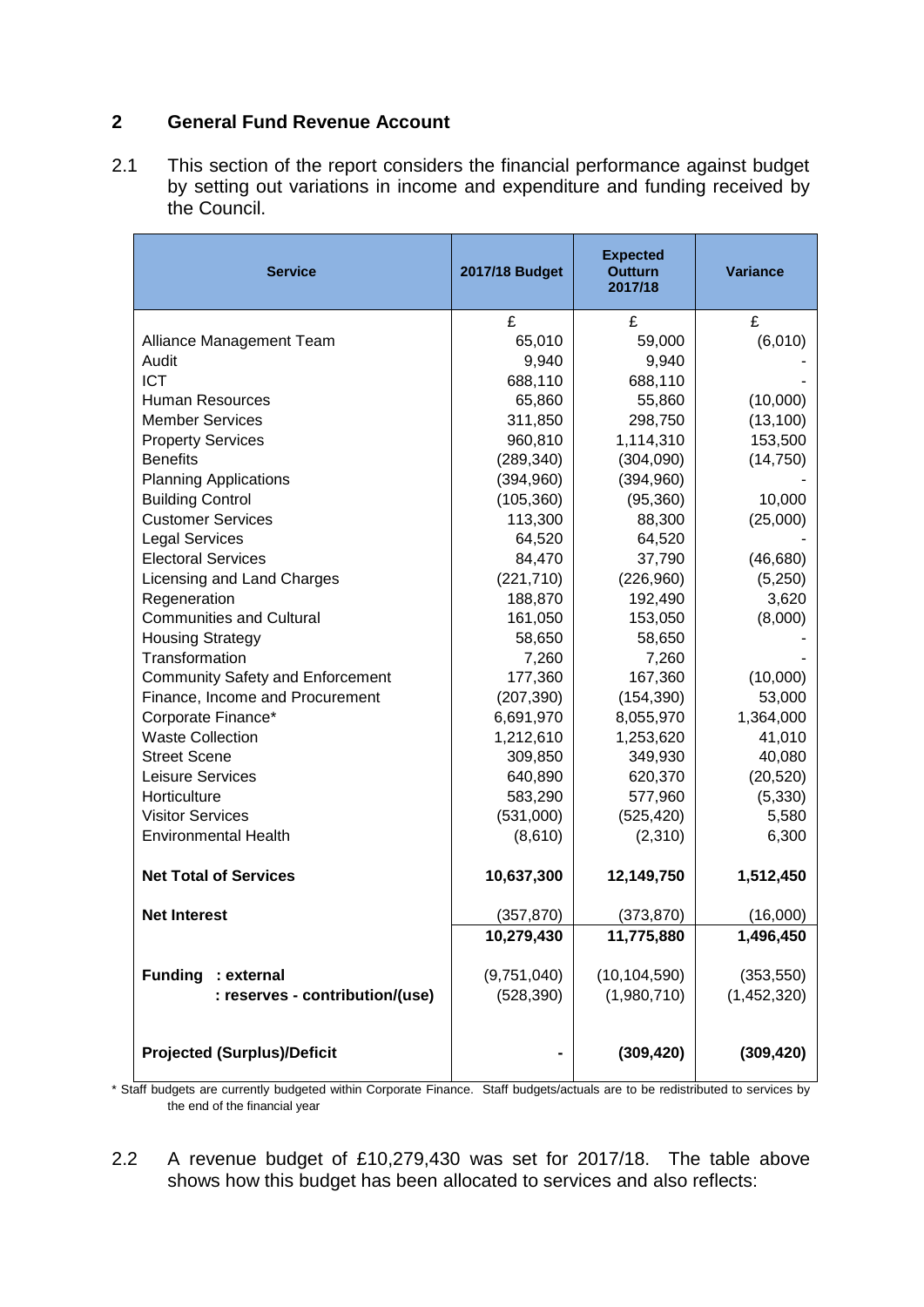- The combination of the former Chief Executive and Executive Director services under the Alliance Management Team heading.
- The creation of a Corporate Finance service to record those budgets formerly included within Finance, Income and Procurement but not under the direct control of that service.
- Corporate Finance currently includes budgeted staff costs, though the intention is that they will be allocated to services during the course of the year.
- 2.3 The Q2 projected outturn on the General Fund Revenue Account for the year is £9,970,010. This represents a projected surplus for the year of £309,420
- 2.4 No service areas breach the £50,000 threshold to be reported as significantly underspending, however the following underspend is noted:
	- Electoral Services (46,680 underspend) the service budgets to make an annual contribution in to an earmarked reserve in order to smooth the costs of the council's elections over the four-year term of the administration. The budgeted underspend to fund this contribution for 2017/18 is £26,680. A further £20,000 underspend is anticipated as a result of the costs relating to Individual Elector Registration currently being below the level of funding received from Central Government in the form of Section 31 grant.
- 2.5 There are three areas of significant overspend projected on the General Fund Revenue Account:
	- Property Services (£153,500 overspend) income from industrial units is depressed by £14,000 owing to tenant vacancies. There are also budget pressures of some £17,000 arising from increases in business rates and utility costs. The most significant pressure on the service budgets is a projected overspend of £130,500 on repairs. However owing to the nature of the repairs it is proposed that the Authority's earmarked Health and Safety Reserve is used to meet £100,000 of the additional costs.
	- Finance, Income and Procurement (£53,000 overspend) the recovery function is projected to be £50,000 over budget owing to lower than expected summons income due to the changes implemented on the calculation of summons/liability order costs. There has also been a £6,000 uplift in the Authority's insurance premiums.
	- Corporate Finance (£1,344,000 overspend) the Authority budgets to make an annual contribution towards reducing its share of the deficit on the Local Government Pension Scheme as administered by Staffordshire County Council. The annual level of contribution is set by the Scheme's Actuary for the three years following each triennial valuation. After recent valuations authorities have been offered the option of making their annual contributions in one lump sum at the beginning of the period in return for a cash discount. The level of the District's cash backed contingency reserves was considered sufficiently high for the council to take advantage of this offer and thereby gain a £100,000 discount on the £2m payable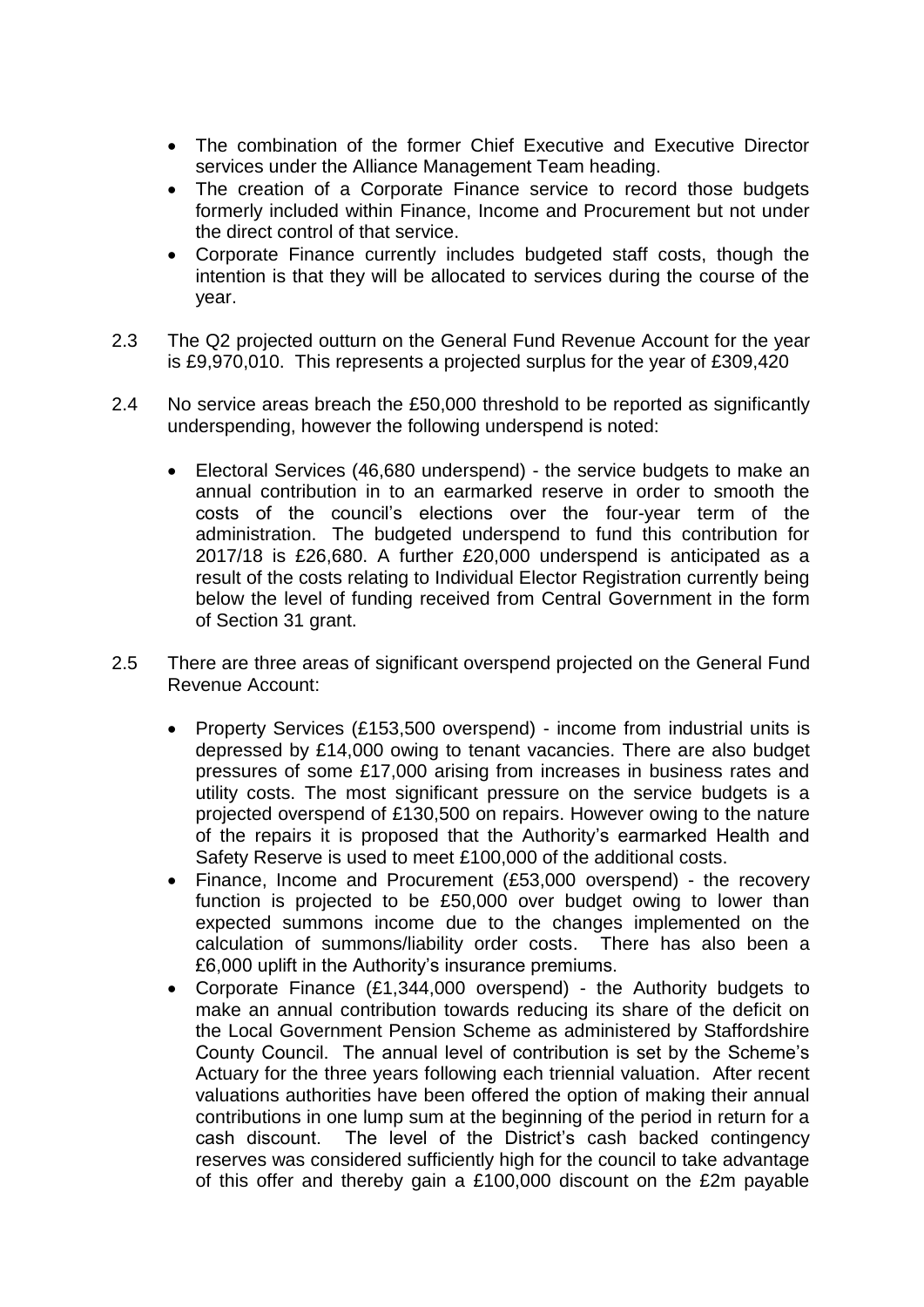(reserves would still be £650,000 above the required level of contingency at the end of 2017/18). The actual payment of £1.9m has resulted in a £1,383,000 overspend above the £517,000 budgeted. This overspend will be met out of the District's contingency reserves at the year-end. These reserves will be replenished by the following two years' budgeted contributions that will not now be paid over to the County.

2.6 The level of funding anticipated for the year is £1,805,870 above that budgeted due to the following:

External Funding: (£353,550)

- Business Rates Retention (£353,550):
	- $\circ$  An increase of £174,510 in the level of retained business rates is anticipated owing to increases in business rates income prudently not assumed in the budget because of uncertainties surrounding the 2017 revaluation and appeals provision.
	- $\circ$  In addition to this, an increase of £179,040 is anticipated resulting from new S31 grants to fund the new reliefs for Local Discretionary Relief, Supporting Small Businesses and Pub Relief. These grants are credited to the General Fund in the year and the associated reliefs would have the opposite effect of increasing the Collection Fund deficit to be distributed the following year. However other changes in business rates income resulting from the unwinding of the Appeals provision following resolution of appeals on doctor's surgeries in particular, which was a significant element of the provision, partially counteract this.
	- o The variance continues to be subject to change over the coming periods with the fluctuations in business rates appeals as the 2010 outstanding appeals are heard and the level of 2017 appeals becomes apparent.

Use of Reserves: (£1,452,320)

#### *Earmarked*

- Property Services £100,000 use: the cost of resolving urgent health and safety works at the Council's properties is to be covered out of this reserve.
- Electoral Services £26,680 contribution: this is a budgeted annual contribution in to a reserve earmarked to spread the cost of the District's elections over the term of a council administration.
- Horticulture £4,000 reduced use: Works on recreation grounds and open spaces are part funded each year by drawing down on Section 106 monies previously received from developers as part of their planning obligations. Only £8,000 of the £12,000 originally budgeted is now likely to be applied in 2017/18.

*General*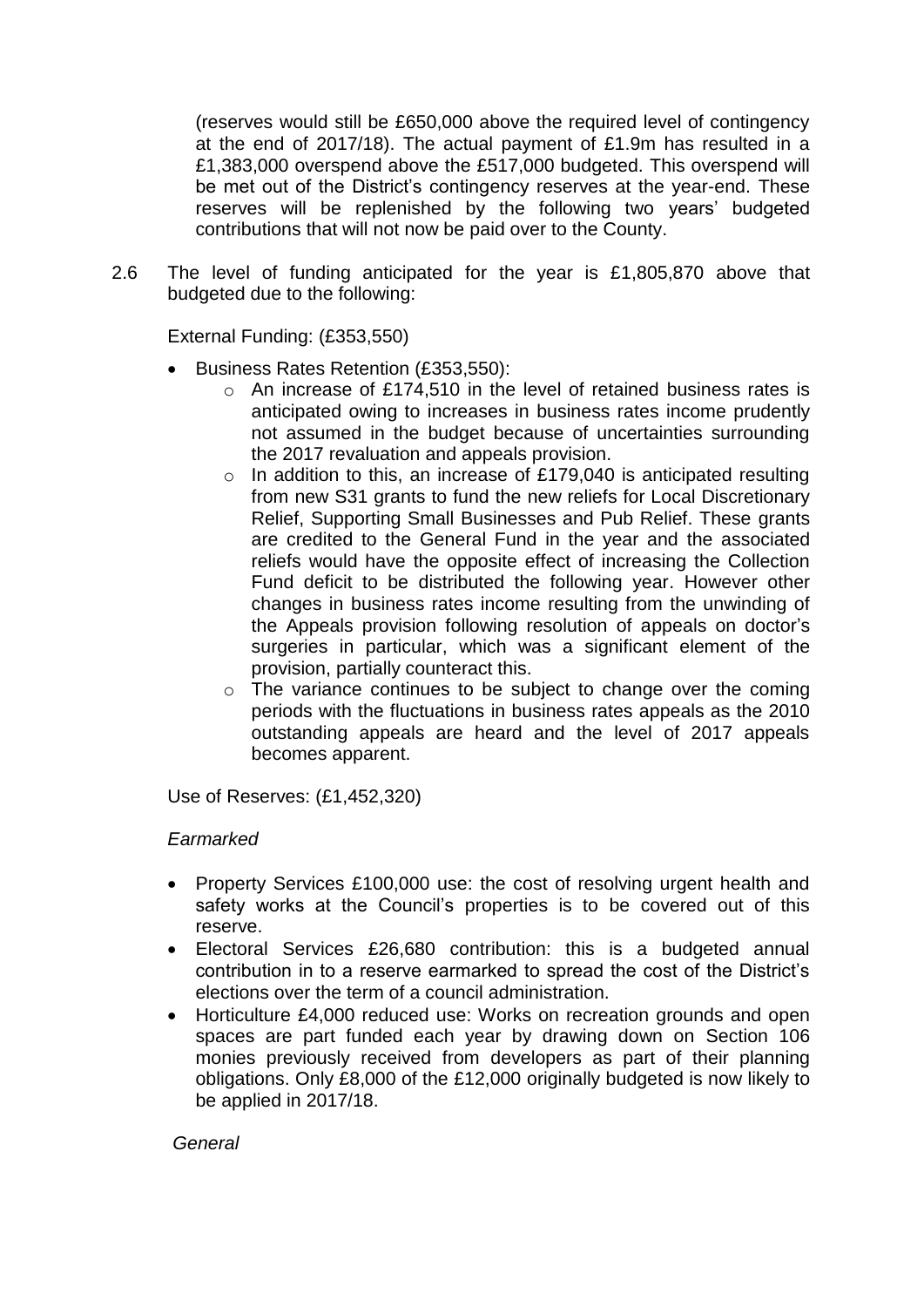• The £1,383,000 overspend arising from the early payment of the pension deficit (see 2.5 above) will be financed from general reserves at the yearend. This will be recovered in future years.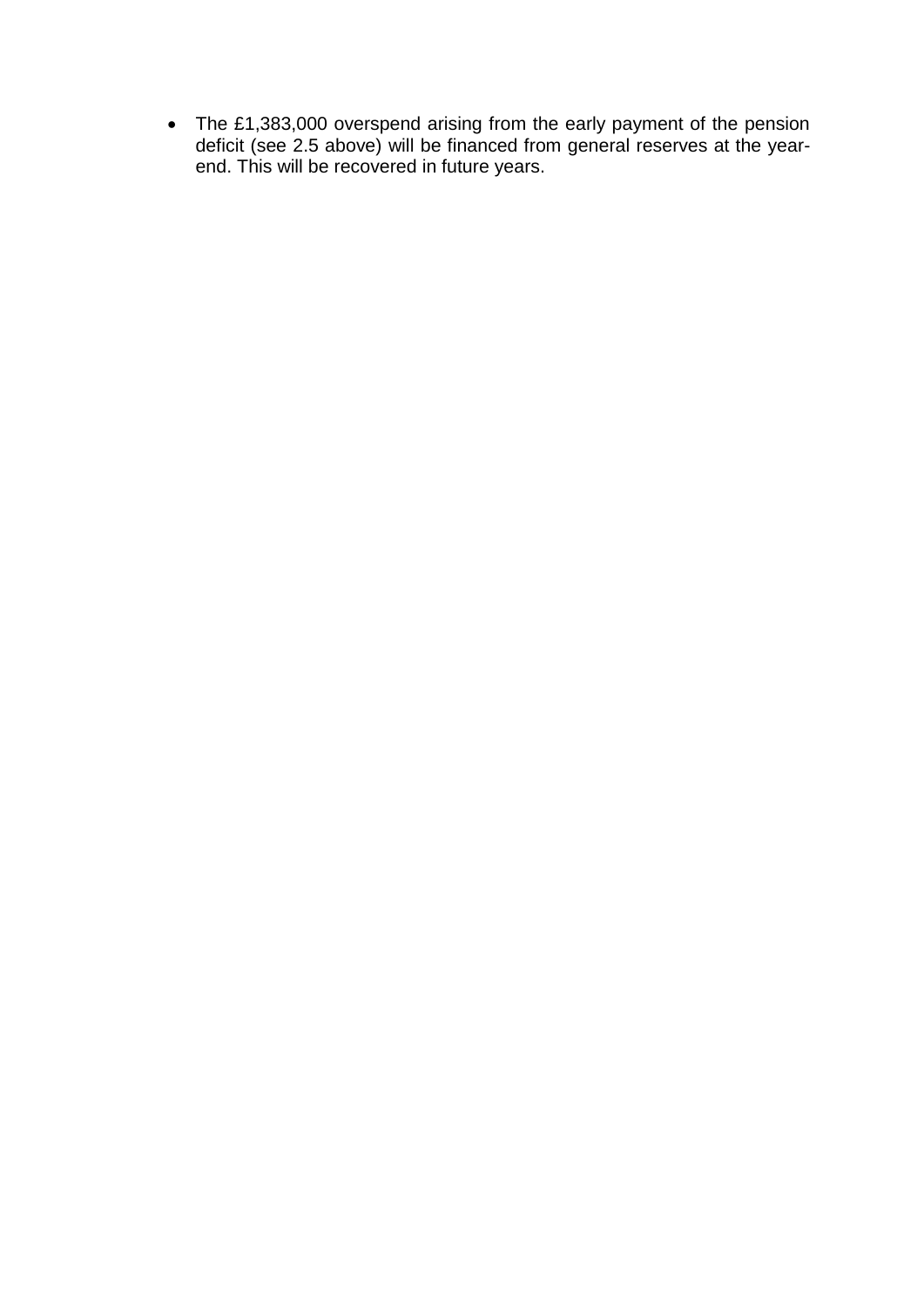#### **3. Efficiency and Rationalisation Programme**

- 3.1 This section of the report considers the financial performance of the Council's Efficiency and Rationalisation Programme in 2017/18.
- 3.2 The Council's Medium-Term Financial Plan (approved in February 2017) included a new four-year (2017/18 – 2020/21) Efficiency and Rationalisation Strategy targeting savings of £3.14 million. This is required to balance the forecast budget deficit position of £2.7m and also the carry forward of unachieved efficiencies from 2016/17 of £0.4m
- 3.3 The new Efficiency and Rationalisation Strategy will have the effect of both reducing expenditure and increasing income. The need to grow income is now more of a priority as the Council moves more towards being selffinancing. The strategy has been developed with the underlying principles of protecting frontline service delivery. It is also intended that the strategy is a tool to enable the Council to ensure that its service spending is determined by the established priorities set out in the Corporate Plan.
- 3.4 There are five areas of focus:
	- Major Procurements There is the opportunity to focus attention on a number of large service functions which are currently provided by an external contractor / supplier. A number of significant contracts are coming to an end. This will also allow a fundamental review of these services with proper consideration of the current financial constraints. The contract commitments have sometimes restricted the opportunity to align services across the alliance with High Peak. The individual projects will focus on Waste Collection & Environment Services, Leisure Management and Facilities Management
	- Asset Management Plan continuation of the existing priority of rationalising the Council's asset base with a focus around priorities in order to allow for the necessary capital investment
	- Growth development of a clear focus upon housing and economic growth based upon the established Local Plan.
	- Income Generation focus on increasing the yield from existing sources on income and a drive towards identifying new sources of income
	- Rationalisation a commitment to reducing expenditure on non-priority areas of spend e.g. management arrangements, channel shift, nonstatutory services
- 3.5 The 2017/18 budget provides for the achievement of £661,000 of such savings in year – with a significant focus on income generation and management structure review.
- 3.6 At the end of Quarter 2, £335,490 has been taken against the overall Efficiency programme. This relates to management review savings, additional income from car parking and recycling, the result of agency/vacancy reviews within Operational Services and a reduction in postage and printing costs.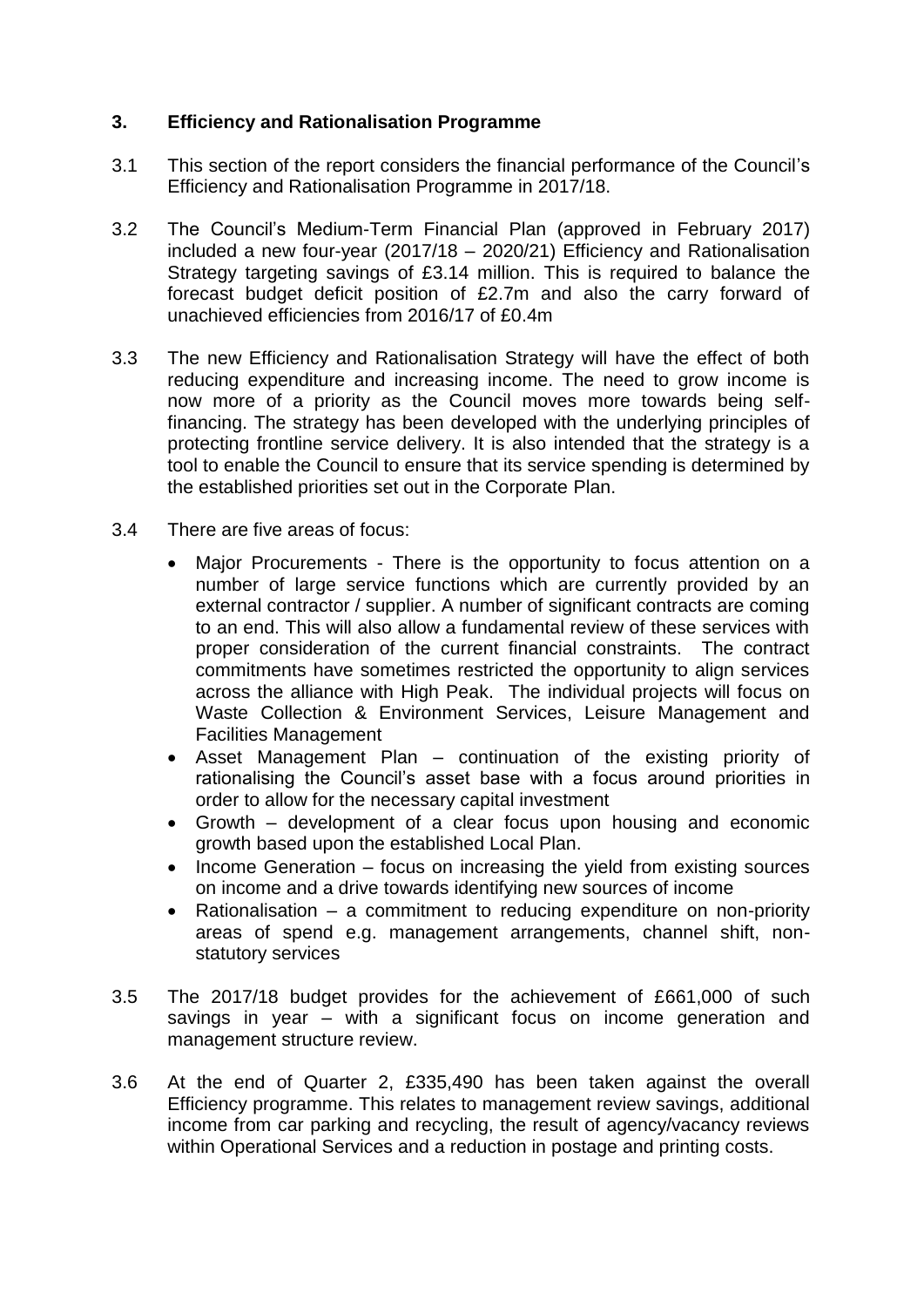- 3.7 In addition there are a number of vacant staff posts to be reviewed (in line with the service review process and as a result of other efficiency projects) which will potentially contribute to the overall efficiency programme. Therefore, at this stage, the Council is on course to meet the overall savings requirements for the year.
- 3.8 The Authority carries a reserve of £492,000 earmarked to support the strategy which can be drawn on to offset any remaining one-off and short term costs from the service review process and consequent shortfall against the 2017/18 efficiency target. This requirement will be monitored throughout the year.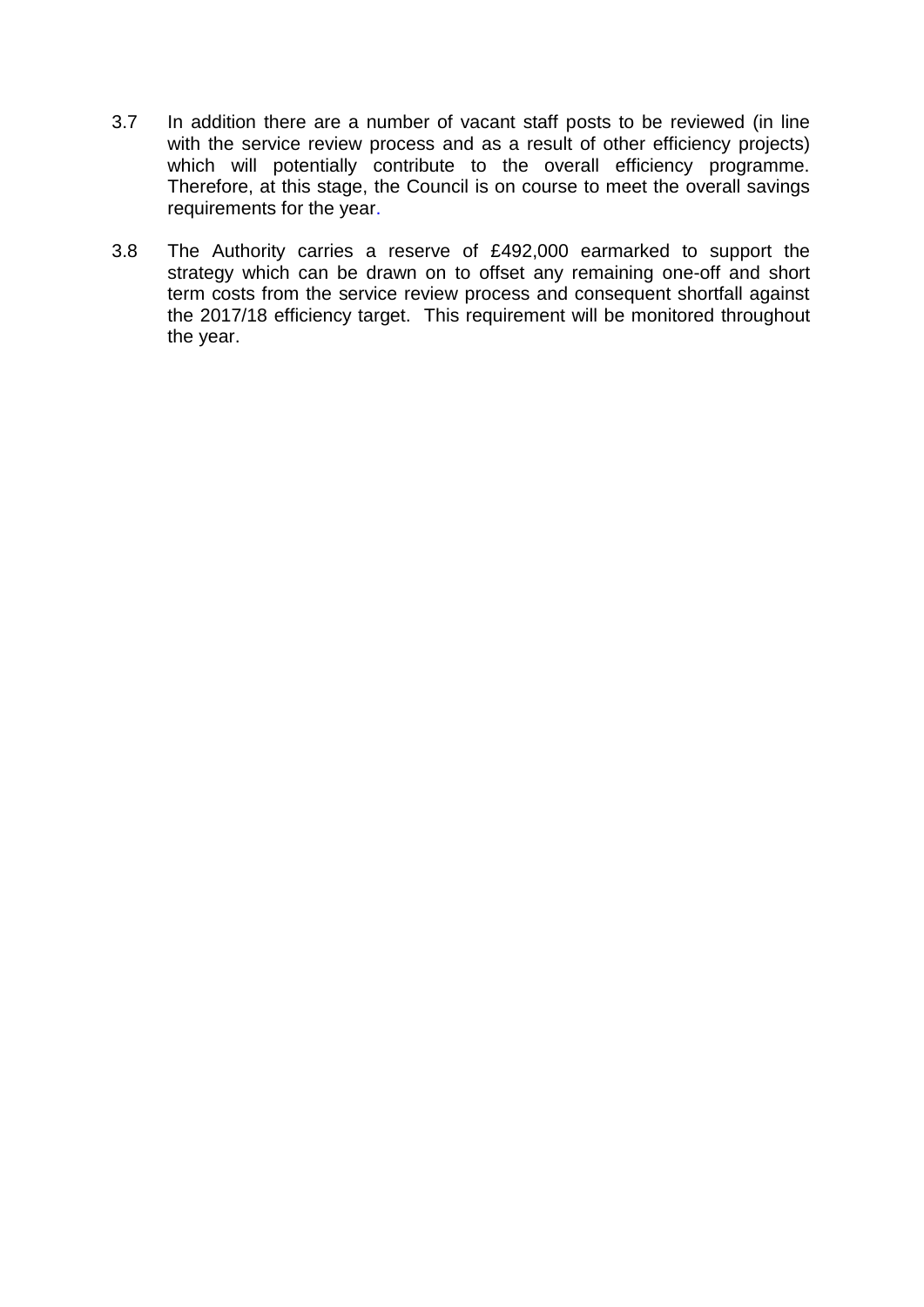#### **4. Capital Programme**

- 4.1 This section of the report provides an update on the Council's Capital Programme
- 4.2 The table below shows a high level (service) summary of the General Fund Capital Programme position at 30th September 2017. Further detail – on a scheme by scheme basis – is contained in Annex A:

| <b>Service</b>                | 2017/18<br>Approved<br><b>Budget</b> | Q2<br><b>Changes</b> | 2017/18<br><b>Revised</b><br><b>Budget</b> | <b>Expected</b><br>Outturn<br>2017/18 | <b>Expected</b><br>Variance<br>2017/18 |
|-------------------------------|--------------------------------------|----------------------|--------------------------------------------|---------------------------------------|----------------------------------------|
|                               |                                      | £                    | £                                          | £                                     | £                                      |
| Expenditure                   |                                      |                      |                                            |                                       |                                        |
| <b>Housing Standards</b>      | 1,039,630                            |                      | 1,039,630                                  | 531,630                               | (508,000)                              |
| <b>Property Services</b>      | 1,480,560                            |                      | 1,480,560                                  | 917,660                               | (562,900)                              |
| ICT.                          | 1,240                                |                      | 1,240                                      | 104,310                               | 103,070                                |
| Leisure Services              | 20,960                               |                      | 20,960                                     | 14,000                                | (6,960)                                |
| Regeneration                  | 751,760                              |                      | 751,760                                    | 51,760                                | (700,000)                              |
| Horticulture                  | 76,000                               |                      | 76,000                                     | 76,000                                |                                        |
|                               | 3,370,150                            |                      | 3,370,150                                  | 1,695,360                             | (1,674,790)                            |
| <b>Funding</b>                |                                      |                      |                                            |                                       |                                        |
| <b>External Contributions</b> | 1,266,060                            |                      | 1,266,060                                  | 758,060                               | (508,000)                              |
| <b>Capital Reserve</b>        | 422,500                              |                      | 422,500                                    | 422,500                               |                                        |
| Planning obligations          | 22,000                               |                      | 22,000                                     | 22,000                                |                                        |
| <b>Borrowing</b>              | 1,659,590                            |                      | 1,659,590                                  | 492,800                               | (1, 166, 790)                          |
|                               | 3,370,150                            |                      | 3,370,150                                  | 1,695,360                             | (1,674,790)                            |

- 4.3 The 2017/18 General Fund Capital Budget as updated and approved by Cabinet on 1st August 2017 was set at £3,370,150.
- 4.4 There are three significant projected capital spend variances to note at this stage:
	- Disabled Facilities Grants (DFGs) (£508,000 underspend) Based on the latest level of demand for mandatory grants towards disabled adaptions of properties, the forecast of DFGs to be completed in 2017-18 is £500,000 against a budget of £1,008,000. Since the change in the funding mechanism for DFGs in 2015/16 the level of support from central government has increased significantly but presently this isn't being matched by the value of DFG's approved. A countywide review of the approval process is currently being undertaken including the commissioning of new home improvement agency arrangements. This will facilitate improvements in the processes in order that completions can be achieved to ensure that grants are approved at the new higher level of resources available. A separate report was presented to the Resources & Scrutiny Panel on 4th October giving members an update on the proposals.
	- Property Services (£562,900 underspend) A number of projects have been re-profiled into future years following the on-going review and prioritisation of works contained within the Asset Management Plan.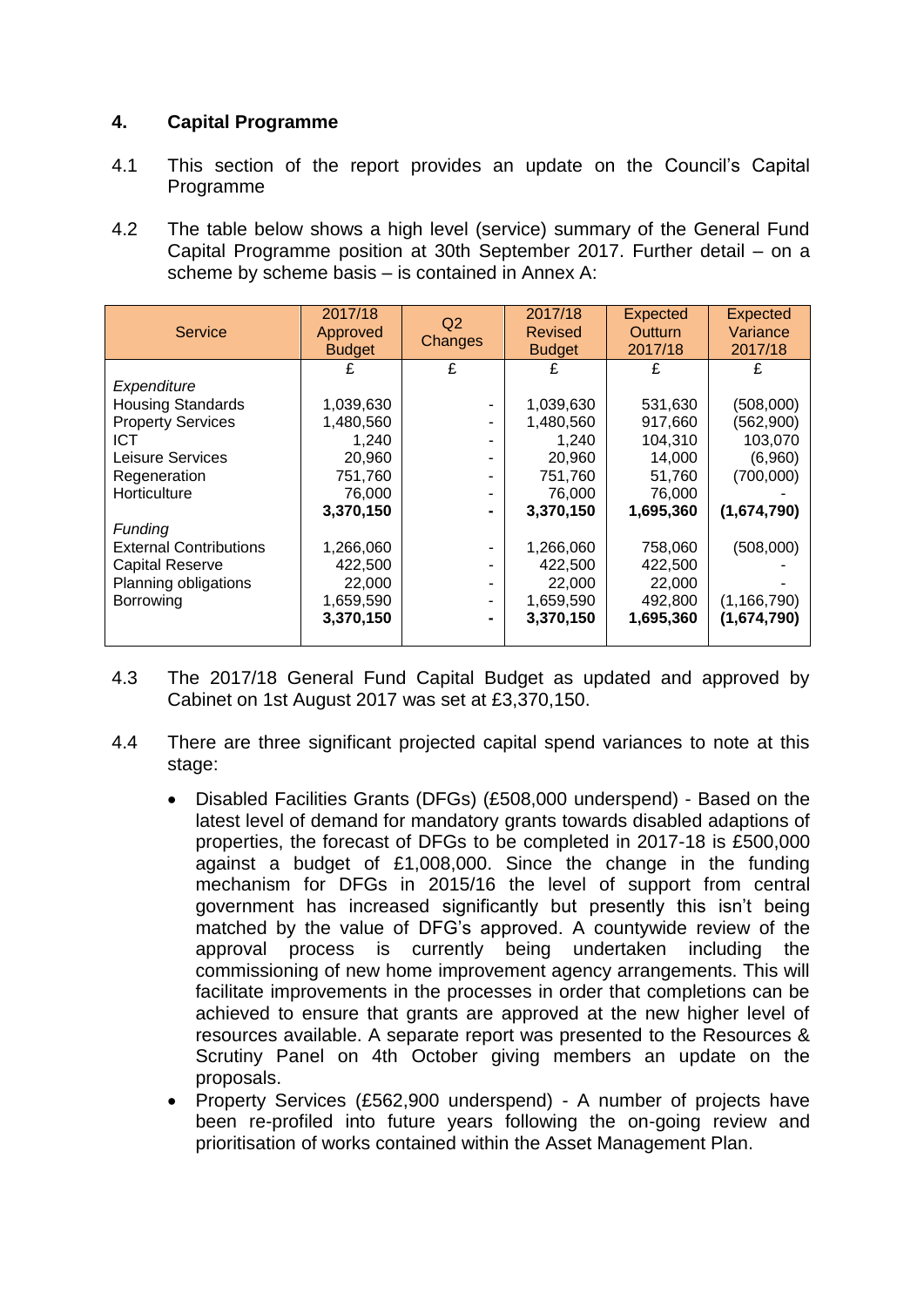- ICT (£103,070 overspend) The implementation of the ICT Strategy has been accelerated resulting in a forecast overspend of £103,070 in 2017- 18. As previously reported the costs are being met from re-profiling the overall ICT provision within the latest approved 4-year Capital Programme. This is the final stage of the IT infrastructure upgrade; the programme objectives are to ensure the infrastructure is fit for purpose to support the Alliance's future business priorities. The proposed timeframe of works is 18 weeks with the works scheduled to be completed in this financial year to ensure ongoing PSN (Public Sector Network) compliance
- Regeneration- Growth Fund (£700,000 underspend) to date no schemes have been presented for approval under this initiative; the budget has now been re profiled into future years to allow time for the development of any proposals.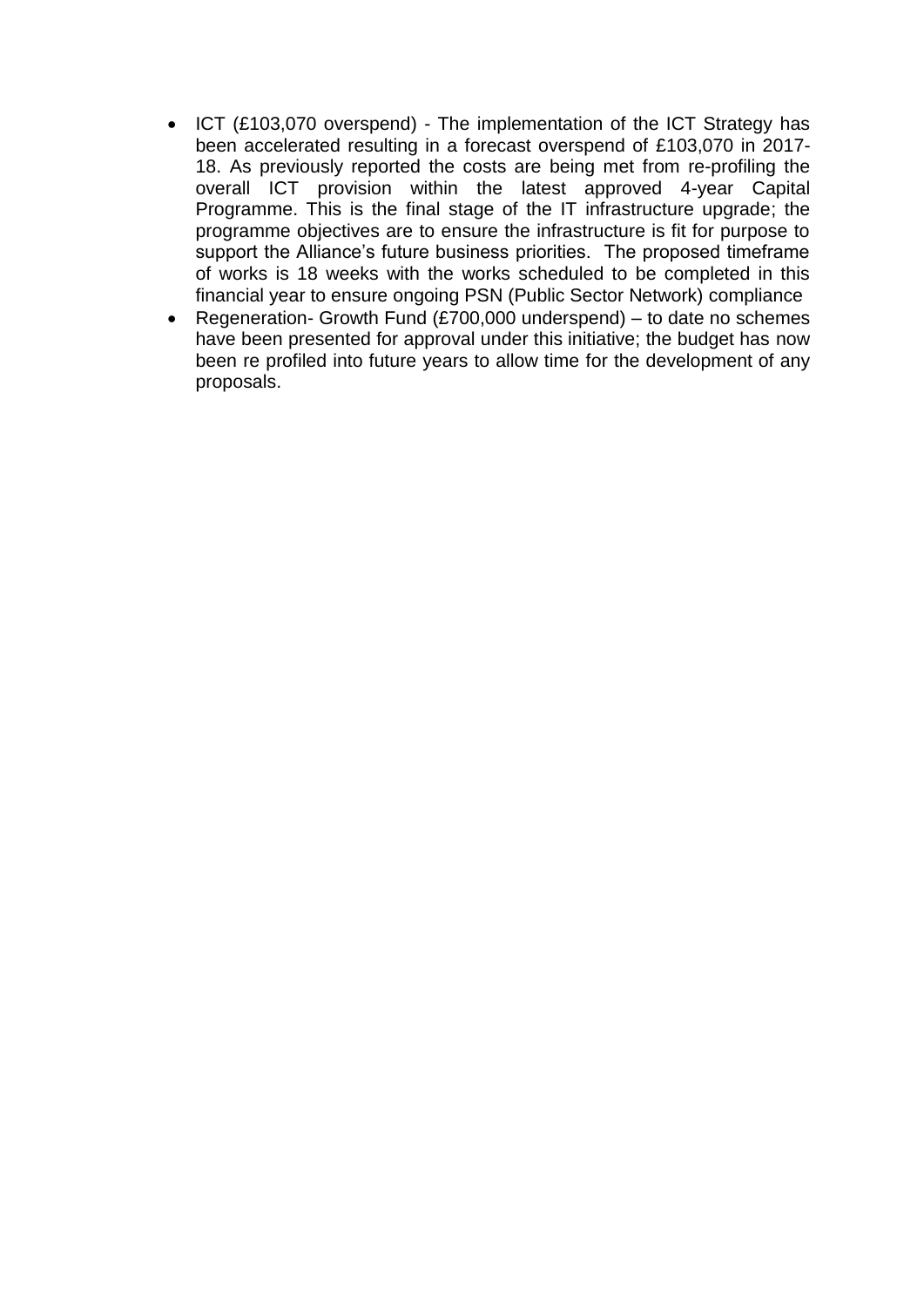#### **5. Treasury Management**

5.1 This section of the report sets out the key treasury management statistics in relation to the Council's investments and borrowings. This report comprises a high-level treasury management summary. The Audit and Accounts Committee receives detailed operational updates on treasury management.

#### *Investments*

- 5.2 Cash Investments held on the 30th September 2017 totalled £7.4 million. Interest earned on these investments during Quarter 2 totalled £14,000. The average level of funds available for investment to the end of Quarter 2 was £8.5million.
- 5.3 The Council has budgeted to receive £39,000 in investment income in 2017/18. The budget was set with the expectation that the low interest environment would continue, however the rates available on fixed investment opportunities are reducing further still. Therefore a shortfall of £10,000 is anticipated against the budget.

#### *Ascent Joint Venture*

- 5.4 Ascent (the joint venture company set up to deliver affordable housing across the District) had drawn the full £5 million Debenture facility by the end of 2014/15. Interest is charged at 2%, therefore the budgeted interest income for the year is £100,000; this is on target.
- 5.5 The balance on the loan facility to Ascent remains at £14 million. There have been no further drawdowns of the loan during 2017/18, nor are any anticipated. The first tranche of the loan (£7m) is due for repayment on 11th October 2017, the fifth anniversary of the original drawdown. It has been agreed that this will be refinanced for a period of 1 year whilst the Ascent LLP business plan is reviewed.
- 5.6 Interest charged is based on the PWLB rate on the date of the drawdown plus a 1.25% risk premium. The budget of interest income related to the loan was set at £474,270 – this included £373,660 due from the original loan drawdowns and £100,610 relating to the continuation of the first tranche of the loan. The refinanced loan is charged interest at 2.61%, which is lower than the original drawdowns in this tranche (average 3.53%); therefore there is an anticipated shortfall of £20,000 against the budget.

#### *Borrowing*

- 5.7 Total debt outstanding as at 30th September 2017 stood at £13.2 million. £12 million has been used to fund the Ascent Loan, the remaining £1.2million relates to finance leases.
- 5.8 The Council has budgeted to incur £255,400 in interest charges in 2017/18. This was based on the existing Ascent Loan Balance of £14million and a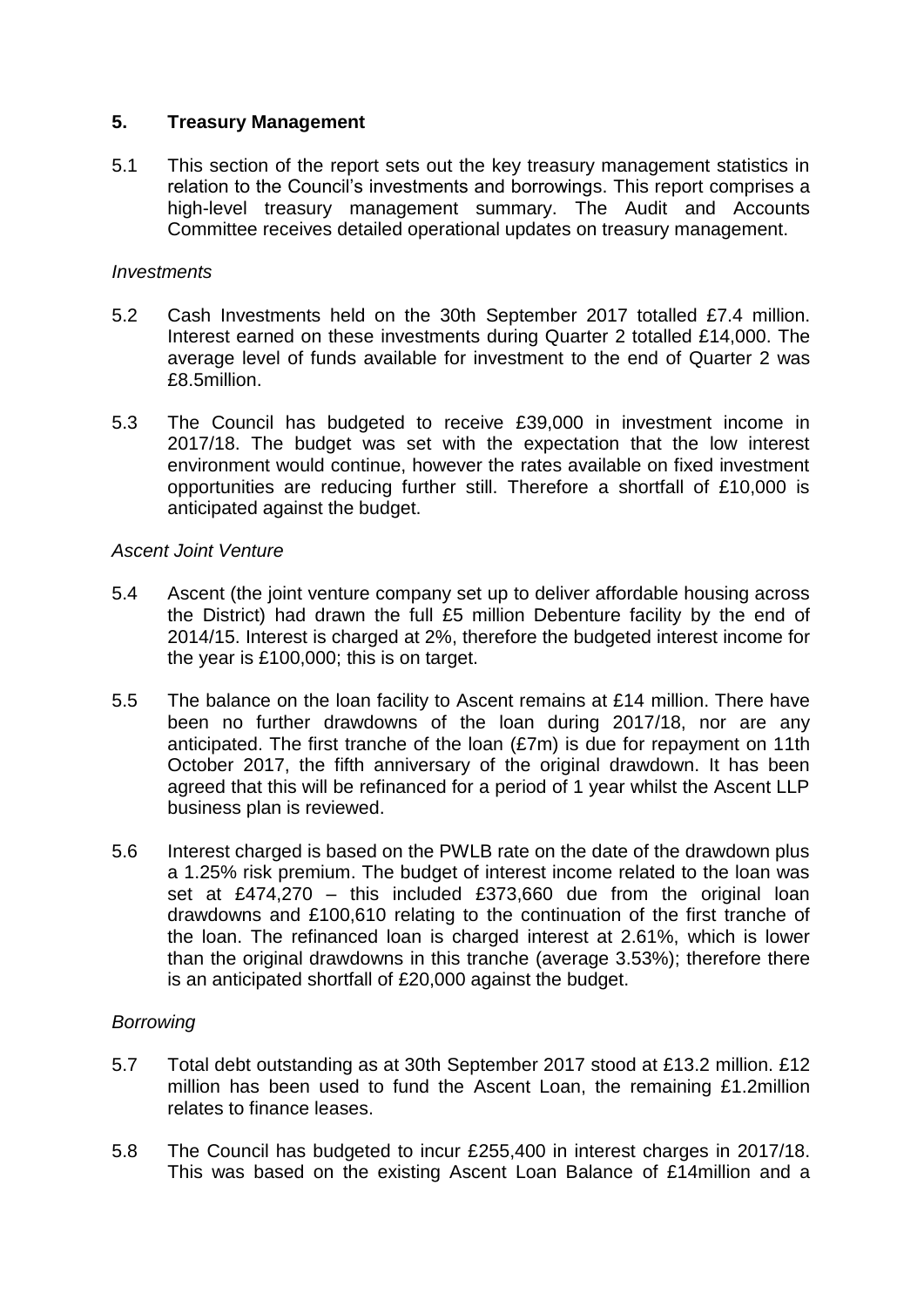£1.7million general fund borrowing requirement in the current year capital programme.

- 5.9 The refinancing of a maturing debt of £2 million relating to the Ascent Loan in 2016/17 has been delayed, instead being funded internally in the first and second quarter of 2017/18; this is estimated to produce savings of £30,000. In addition to this, the forecast reduction of the general fund borrowing requirement to £493,000 (originally £1.7million) is estimated to produce savings on borrowing costs of £16,000.
- 5.10 Opportunities for new borrowing as it is required will be monitored during the year considering the actual borrowing requirement and the cost of carry of any borrowings taken.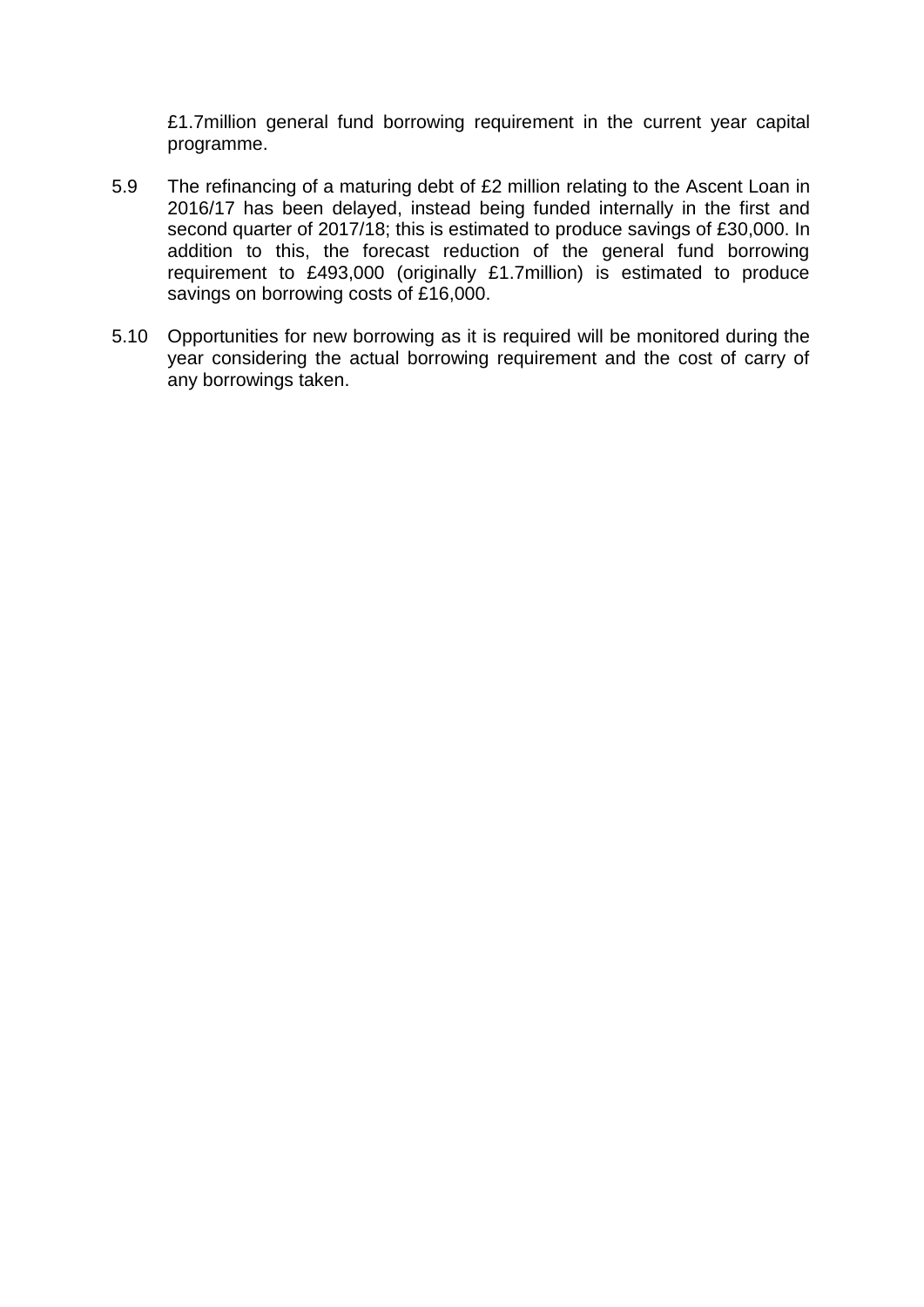#### **6 Revenue Collection**

- 6.1 This section of the report details progress to date in collecting the Council Tax, Business Rates and Sundry Debt.
- 6.2 The Q2 collection rate outturn for the year 2017/18 was as follows:
	- Council Tax 56.7% of Council Tax was collected by 30 September 2017, compared to 56.9% for the same period last year.
	- Business Rates 57.0% of Business Rates was collected by 30 September 2017, compared with 57.4% for the same period last year.
- 6.3 At the end of Quarter Two the value of sundry debt that was over 60 days old was £103,240 which compares with £284,780 at 30th September 2016.
- 6.4 There a number of balances that are recommended for write off as they are deemed to be non-recoverable. These are detailed in the schedule attached at Appendix D to this report.
- 6.5 The Council's Financial Regulations state that no sums of money should be written off without appropriate written authorisation:
	- For amounts under £100, the authorisation of the Finance Manager is required
	- For amounts between £100 and £2,000, the authorisation of the Chief Finance Officer is required
	- For amounts between £2,000 and £5,000, the authorisation of the Executive Councillor for Corporate Resources is required via a Delegated Report
	- For amounts greater than £5,000, Cabinet approval is required
- 6.6 It should be noted that the Council collects in excess of 99% of council tax, business rates and sundry debts. However not all debt is collectable. The balances detailed in the schedule attached have, following sustained recovery action, been deemed irrecoverable. The basis and grounds for write off are set out in the table attached.